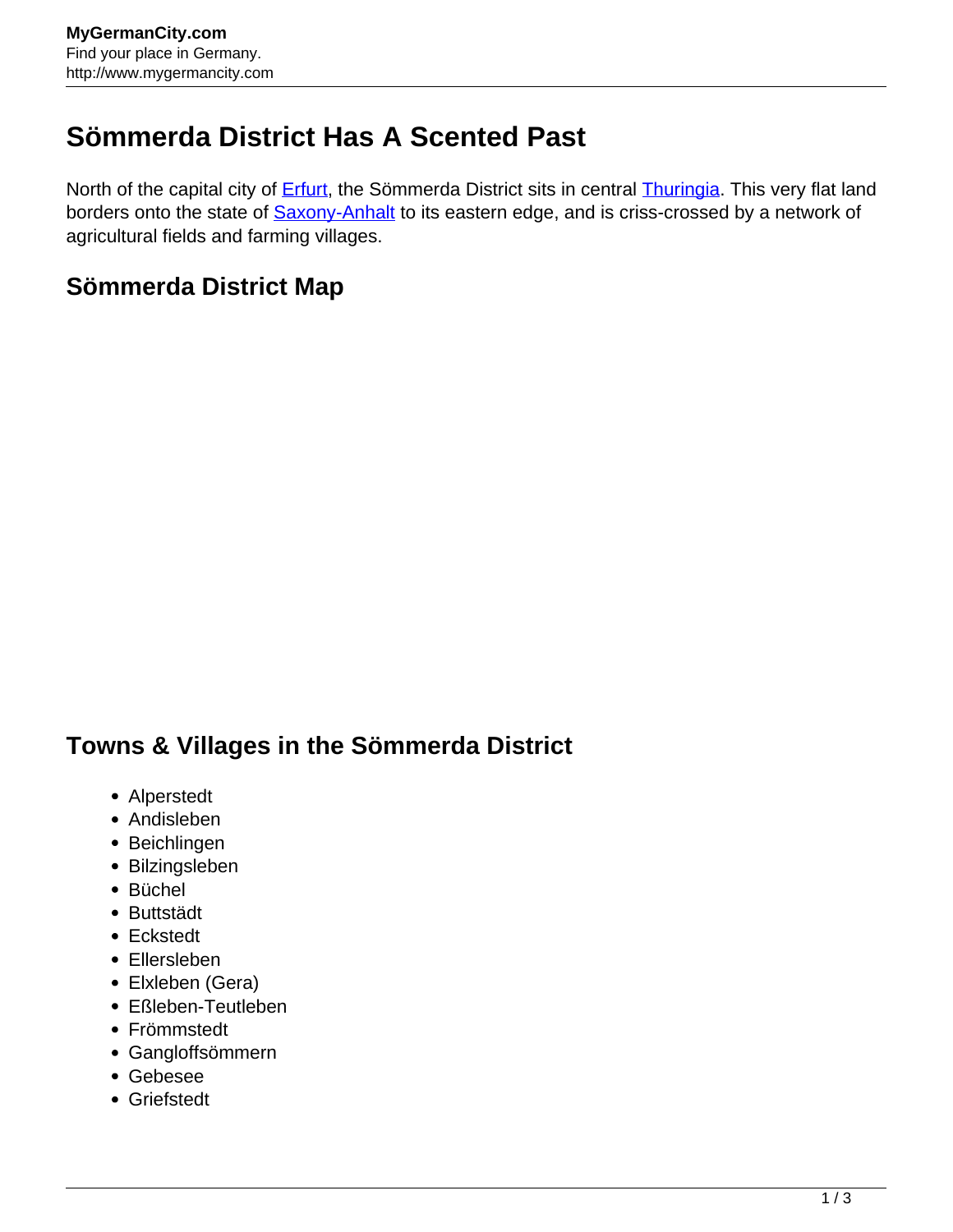- Großbrembach
- Großmölsen
- Großmonra
- Großneuhausen
- Großrudestedt
- Günstedt
- Guthmannshausen
- Hardisleben
- Haßleben (Thuringia)
- Henschleben
- Herrnschwende
- Kannawurf
- Kindelbrück
- Kleinbrembach
- Kleinmölsen
- Kleinneuhausen
- [Kölleda](http://www.mygermancity.com/koelleda)
- Mannstedt
- Markvippach
- Nöda
- Olbersleben
- Ollendorf
- Ostramondra
- Rastenberg
- Riethgen
- Riethnordhausen
- Ringleben (Gebesee)
- Rudersdorf
- Schillingstedt
- Schloßvippach
- Schwerstedt
- [Sömmerda](http://www.mygermancity.com/soemmerda)
- Sprötau
- Straußfurt
- Udestedt
- Vogelsberg
- Walschleben
- Weißensee
- Werningshausen
- Witterda